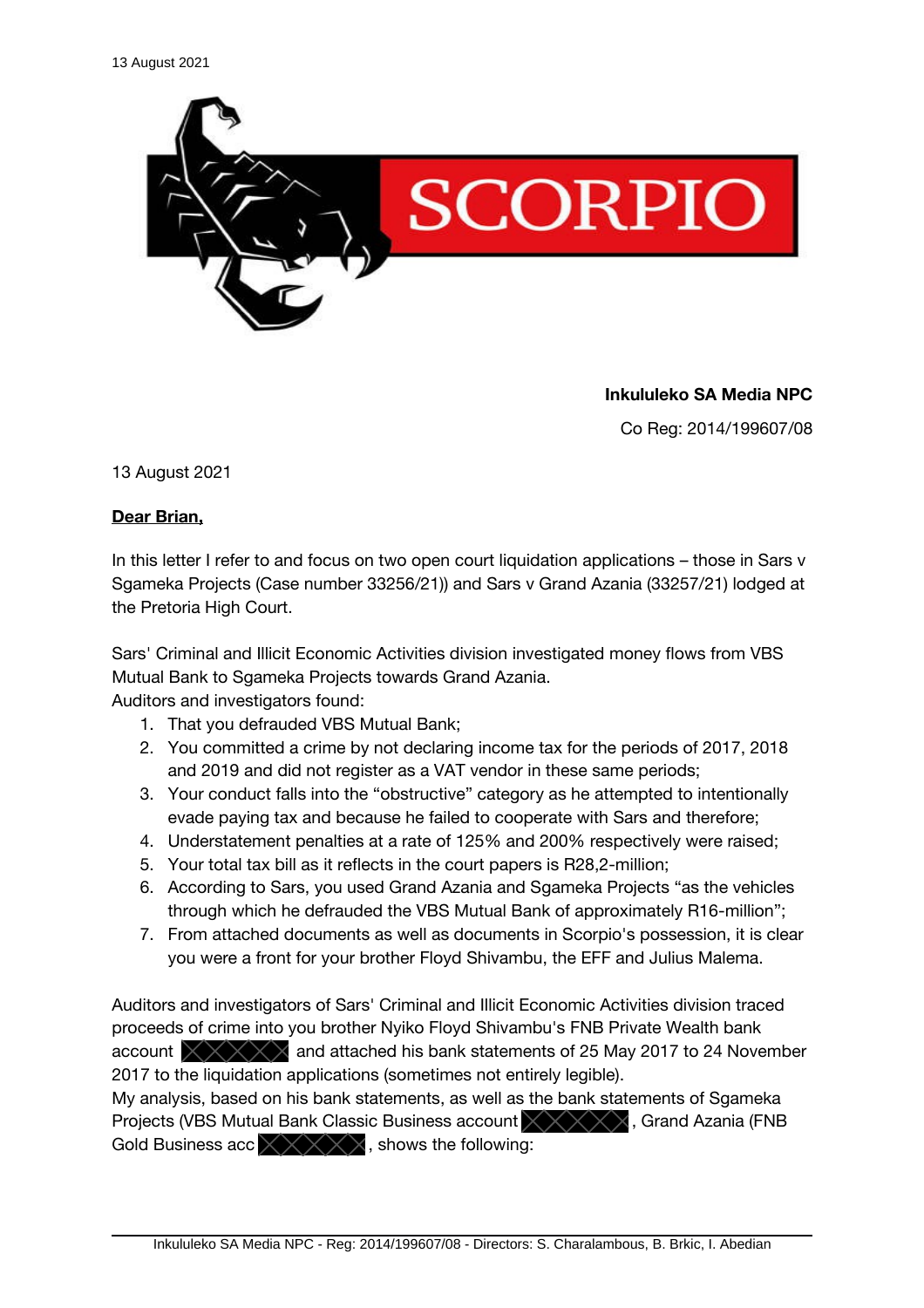- 1. Sgameka Projects received about R15,1-million in cash from VBS Mutual Bank which Sars tells us are the proceeds of fraud;
- 2. Sars traced R289 756 paid from Sgameka Projects to your personal bank account. You clearly did not receive the bulk of the money or used it for your own beneft. My analysis shows you acted as a front and bag man;
- 3. Sgameka Projects paid R180 000 in three tranches into Floyd's FNB Private Wealth bank account between 18 August 2017 to 26 August 2017;
- 4. Sgameka Projects further paid R5,16-million in 22 tranches to Grand Azania between 13 June 2017 and 2 March 2018;
- 5. A pattern in the Grand Azania Bank statements suggest that the company paid Floyd R4 269 000 in 61 tranches between 1 November 2016 and 31 August 2018. Of this amount, and based on the court documents, I traced R1 660 000 from VBS Mutual Bank, to Sgameka Projects, to Grand Azania and into Floyd's FNB Private Wealth account;
- 6. Grand Azania habitually paid Floyd large sums of cash right after it received VBSloot, which by now we know are proceeds of fraud. I list three examples:

- 13 June 2017: Sgameka Projects pays R400 000 to Grand Azania;

- 14 June 2017: Grand Azania pays R120 000 to Floyd's FNB Private Wealth account;

- 10 July 2017: Sgameka Projects pays R600 000 to Grand Azania;

- 11 July 2017: Grand Azania pays R50 000 to Floyd's FNB Private Wealth account;

- 6 October 2017: Sgameka Projects pays R200 000 to Grand Azania;

- 6 October 2017, on the same day: Grand Azania pays R100 000 into Floyd's FNB Private Wealth account.

This trend of VBS-loot making its way to Floyd through Grand Azania more or less followed for 24 tranches and a total of R1 710 000, paid between 9 June 2017 to 24 November 2017;

7. A third pattern emerges where Floyd's former wife Sihle Pezi and his children – I will not name them here as they are minors and not involved in the crimes perpetrated by the two of you – also benefits handsomely from VBS-loot and other questionable income funneled to them from Sgameka Projects and Grand Azania. For example: - Between 31 May 2017 and 24 November, Floyd paid R555 087 in 22 tranches to his wife from his FNB Private Wealth Account. In this time, he pay another T66 000 towards "childsupport" (sic) and "clothes" or "fees". The bulk of these are paid right after the VBS-loot lands in his FNB Private Wealth Account. I list three examples:

> - 14 June 2017: Floyd receives R120 000 in VBS-loot from Grand Azania and on the same day pays R40 000 towards "Wife Familyexpenses" (sic). The SMS notification of payment is sent to his wife at the time, who is registered as "Sihle Pezi" on his banking app;

- 31 July 2017: He receives R50 000 in VBS-loot from Grand Azania, and on the same day pays R15 000 towards "Mompasi Sihlepezi" (sic), R4500 towards "Childsupport Floydshivambu" (sic) and another R3000 towards "Childsupport Floydshivambu" (sic);

- 12 August 2017: He receives R50 000 in VBS-loot from Grand Azania, and on the same day pays R40 000 to "Wife Floyd".